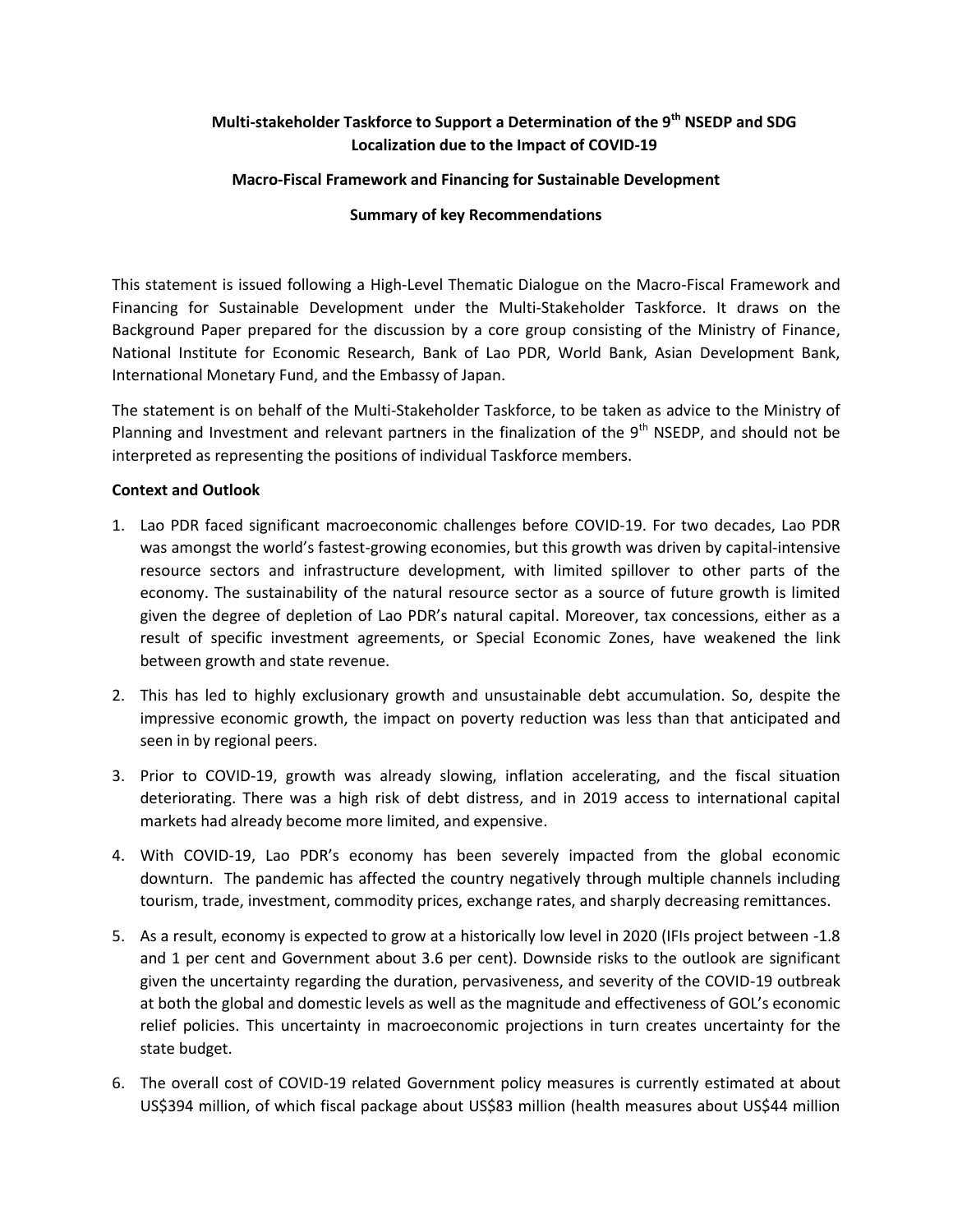and cash transfers and foregone revenue roughly US\$39 million) and monetary measures (mostly SME lending) about US\$310 million.

7. Domestic revenue has fallen by 30 per cent, leading to a widening of the fiscal deficit to 7.5 per cent of GDP. The pandemic has also led to a worsening of the current account balance, exacerbating external vulnerabilities. Banks are likely to face liquidity pressures and increasing volumes of nonperforming loans, limiting their capacity to support credit growth.

# **Strategic Policy Recommendations**

**Given the context, and against the backdrop of COVID-19 crisis, the 9 th NSEDP should provide a roadmap for Lao PDR's economic transformation towards a more resilient, shared and sustainable growth path. Many of Lao PDR's growth challenges are neither new nor unique. The acute consequences of COVID-19 do, however, strengthen the need to intensify and accelerate reform efforts.**

- 8. Strengthening the fiscal and monetary policy framework, accelerating reforms in improving business environment and ensuring more and better investment in human capital and social protection systems would enhance economic resilience in the longer term. A credible macroeconomic framework is a prerequisite for attracting more private investment, as well as helping guide development partners in providing support. This will require genuine, sequential prioritization of expenditure.
- 9. This will require strategic consideration and prioritization of the key drivers of a more inclusive growth over the coming years- recognizing the need to grow beyond historical reliance on naturalresource intensive growth. Future growth should aim to be more labor-intensive, in turn requiring to enough of the right types of skills in the workforce. Achieving this will require clear, consistent, and structured intersectional coordination and communication, e.g. across ministries and sectors (in particular those responsible for production and value chains, skills development, and human capital), including consideration of sub-national levels of governance.
- 10. Policy options to mitigate the impacts of the COVID-19 outbreak should provide immediate economic relief whilst being consistent with recovery and fostering resilience in the medium- and long-term. This should involve consideration of:
	- i. Reprioritizing spending and mobilizing additional resources to support well-targeted social assistance to affected households and businesses;
	- ii. Restructuring of the energy sector to reduce fiscal and debt burdens;
	- iii. In the medium to long term, accelerating reforms to promote diversification and improve competitiveness in the private sector, supported by improved connectivity.
	- iv. More and better investment in human capital and social protection to improve households' ability to withstand shocks and build economic resilience from the ground up.
- 11. Lao PDR's macroeconomic situation is unsustainable owing to three primary interlinked factors: *(i) rising debt and debt service payments; (ii) the fragile health of the banking sector; and (iii) low*